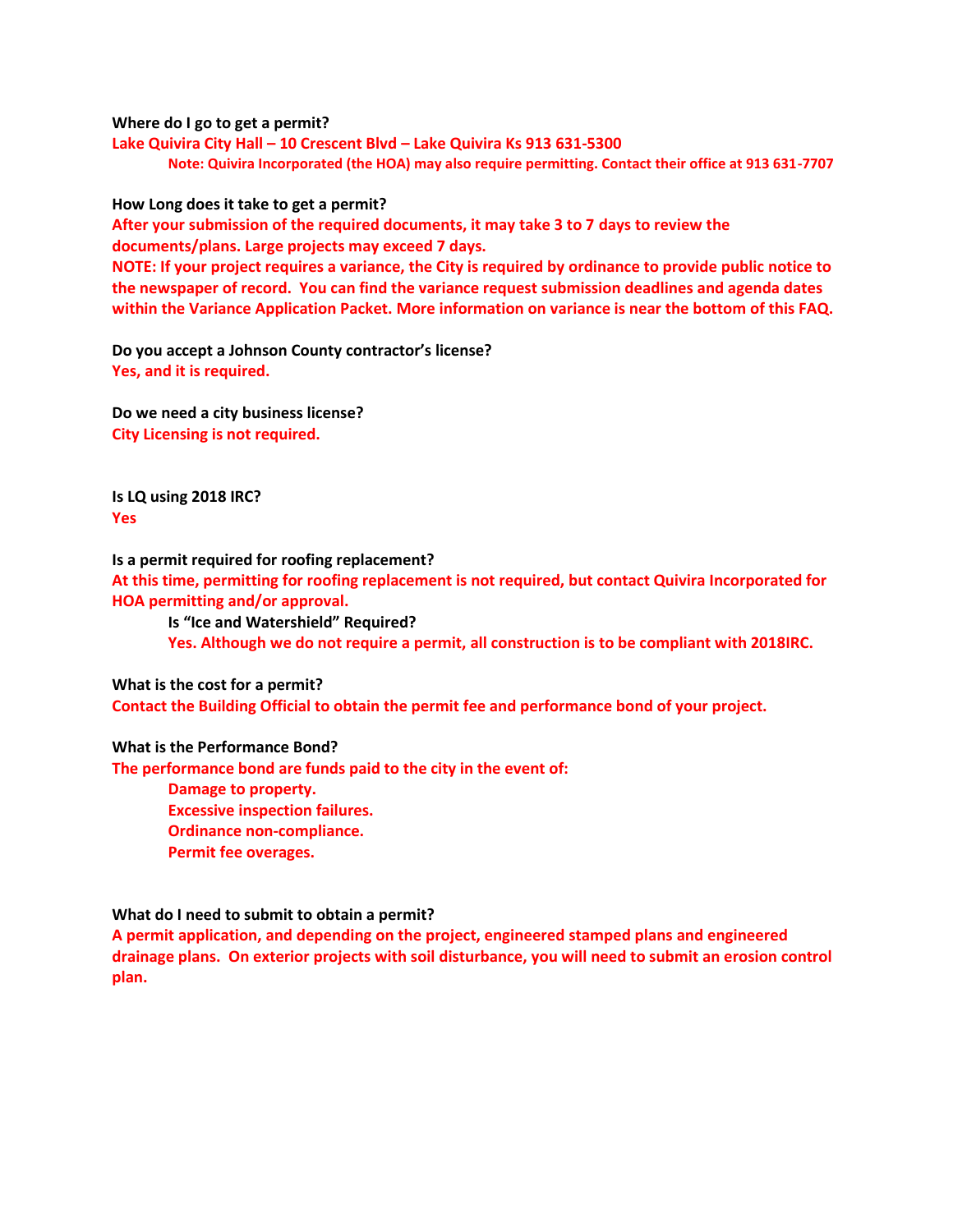**Can the homeowner be the General Contractor?**

**Yes, you can, but unless you are licensed through Johnson County, you can NOT conduct, electrical, plumbing, HVAC or structural construction. Each Subcontractor will in this case, must obtain a permit.** 

**Where do I find the regulations on where I can build/remodel on my lot? The setback / height regulations are listed in the permit application packet.**

**I want to buy a property at Lake Quivira but replace the existing home with a new one.**

**Contact the Building Official to assist you with questions regarding building regulations and variance request process.**

**Are there restrictions to construction hours and days?**

**Yes – Both the City and Quivira Incorporated have limitations on when you can arrive and prepare for work as well as when construction shall cease.** 

**Are there any changes coming up for 2020**? **Not at this time.**

**What are the demolition requirements for the City? Demolition permit is \$500 with a \$5000 performance bond. Letters of ALL utilities disconnects are required. You will need to obtain a permit through Johnson County Waste Water regarding the sewer disconnect.**

**How do you handle Water permits, Sewer permits, electrical/HVAC/Plumbing permits? The building permit covers the home construction including electrical, HVAC, & Plumbing. You need to apply for applicable permits for sewer and water prior to demo through those providers. Notice of all utilities disconnect are required prior to demo.**

**Who are the utility companies that service Lake Quivira? Without knowing the address… most likely it is; Westar Energy Water One Johnson County Waste Water Kansas Gas** 

**Here is some additional information as well….**

**If the new home or remodel project will need a variance, there is a \$300 application fee, as well as required publications. Please review the BZA Appeals Request Tab.**

**If you foresee construction of any natural stone retaining wall(s), there are conditions of approval that may require off site stone scraping, with the exception of final fitment on site.**

**Please contact the Homeowners Association – Q Inc – 913 631-7707 to inquire about any permitting requirements and fees they may have,**